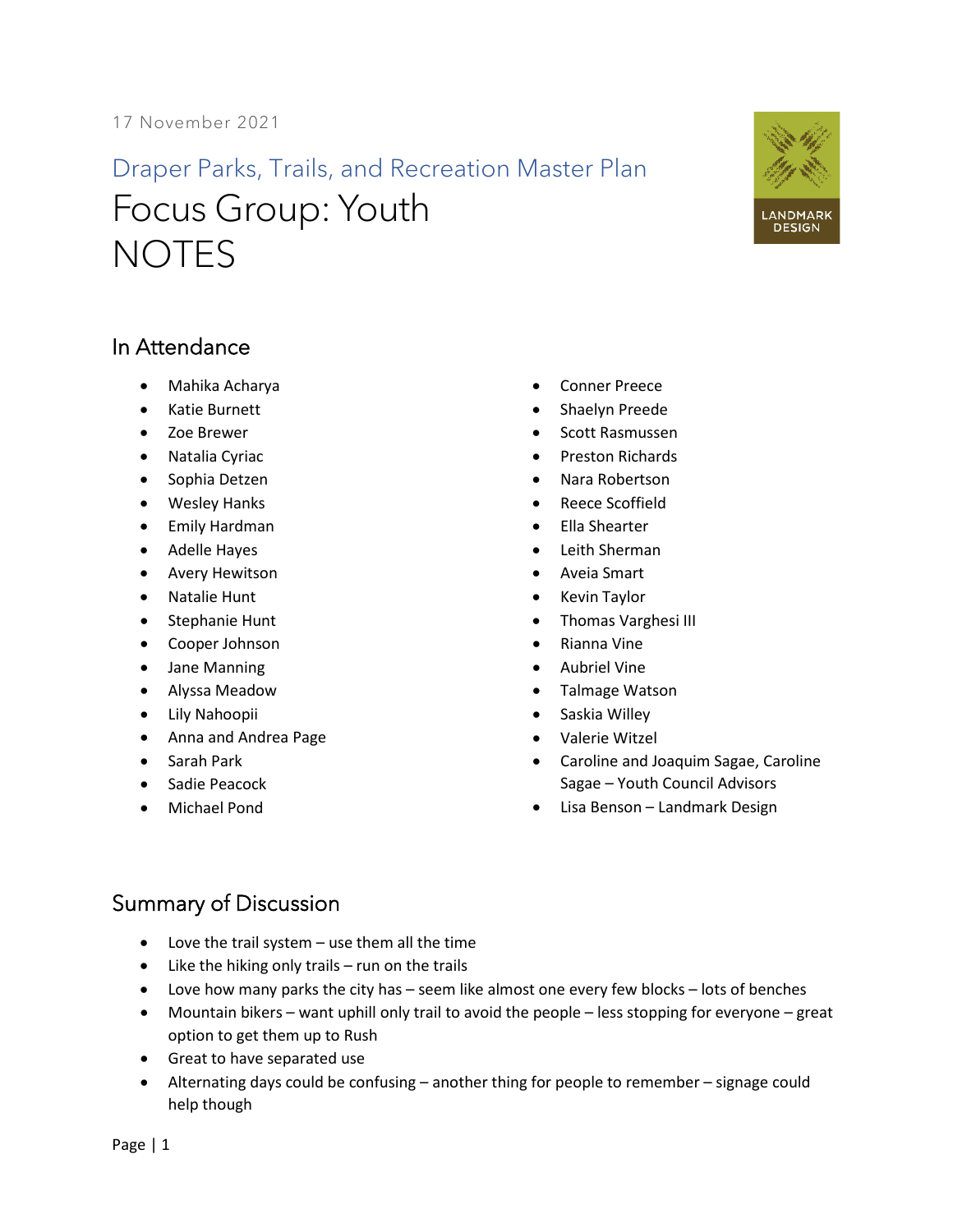- $\circ$  Good idea from someone who has been hit by a biker, but feels there would be strong opposition
- o People may not follow rules since precedent has already been set
- o May cause people not to get out as much as they should
- Volleyball courts  $-$  doesn't have a net on it  $-$  would love if the nets were up  $-$  not a lot of outdoor courts, would like to see more
- Would like to see something unique to Draper City Park like Paris –
- Ice skating rink would be awesome would be great. Indoor would be best so it works throughout the entire year.
- Some place to use stand up paddle boards a reservoir
- More trash cans along trails so it's easier for people to clean up after their pets.
- More interactive/public art especially in the existing parks that we have
- Not a lot of places in Draper jus for art maybe a museum have a little one, but more like that would be cool.
- Teen hangout places need places to hang out, like in Draper Park like hammock park
	- o More teen-friendly
	- o Just space to hang out
	- o Like firepits
	- o Rocks to sit on and play around on
	- o Music
	- o Places to sit
	- o Lots of parking
	- o Place to feel safe to hang out and not get kicked out
	- o Doesn't have to be active
- Another skate park would be great the one by the dog park is good for some people, but need one further east so they don't have to walk as far
	- $\circ$  Live by current one gets really overcrowded by the roundabout, high traffic
	- o Have one in safer spot
- Porter Rockwell crossing 1300 East so tricky as a pedestrian need a pedestrian lighted crossing
- Dangerous crossing Porter Rockwell, maybe 13800 by Bridge 3 way road but only have two stop signs
	- $\circ$  Porter Rockwell in general is scary for drivers and pedestrians or direct people to use the bridge!
	- $\circ$  Lighting along Porter Rockwell would be great it's a really dark trail need more lighting
- Need to have more maps along trails to identify where you're at and so you can figure out where you go.
- Need some more water fountains along trails and mileage markers. Adding drinking fountains up Corner Canyon if possible.
- Look at planting more trees in the parks so nice when it's hot maybe around the edges
- More trees in general for the environment
- Farmer's market would be so cool lots of agreement on this one.
- Concert venue would be cool. Amphitheater? Would be the coolest thing ever.